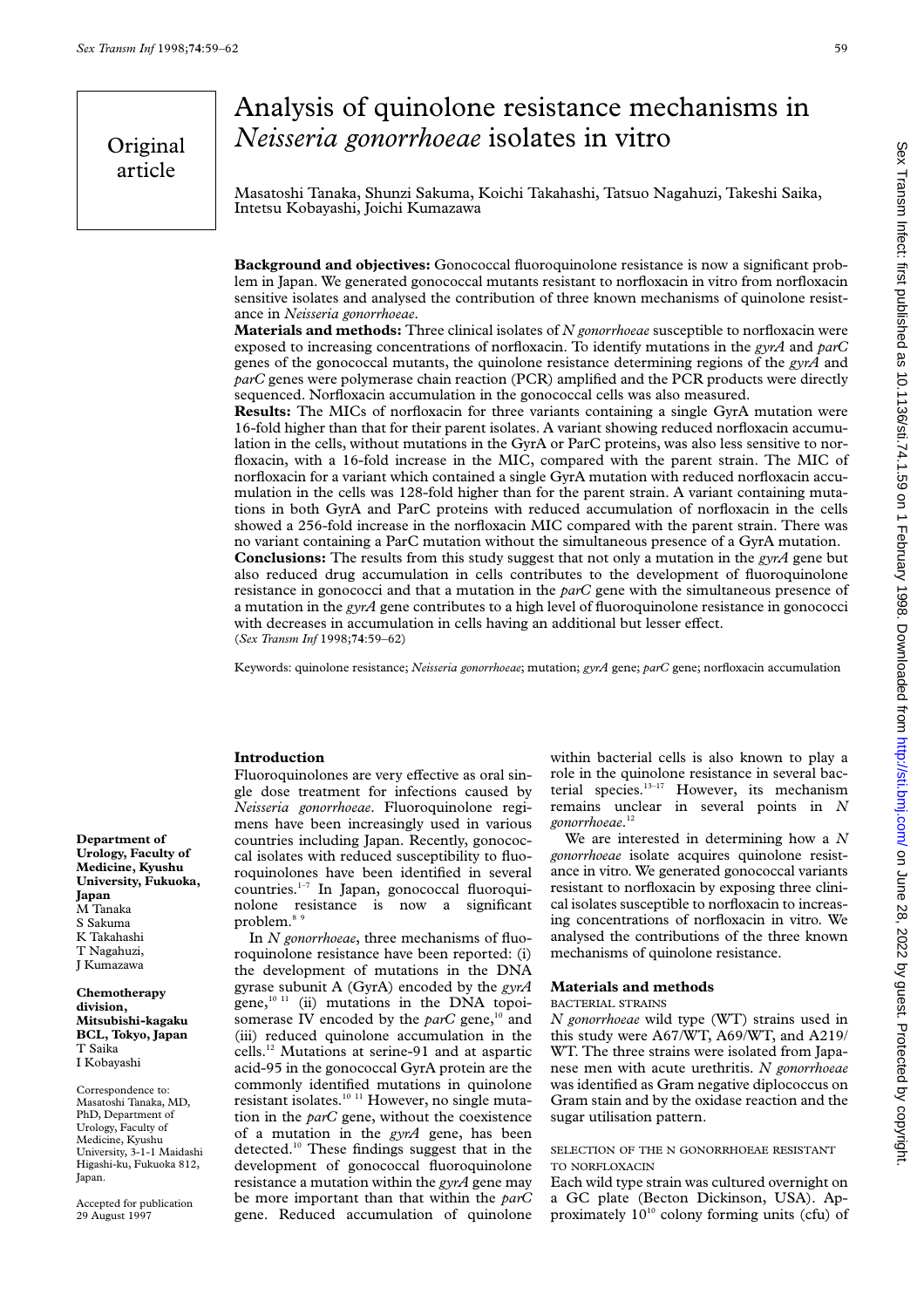each strain were then plated on GC agar containing norfloxacin  $(1 \times \text{minimum} \text{ inhibi-}$ tory concentration (MIC)). These plates were incubated at 35°C for 48 hours in a 5% carbon dioxide atmosphere. Growing bacteria were replated on GC agar containing the same concentration of norfloxacin for one additional 48 hour cycle. In the following selection step, bacteria were cultured on GC agar containing a doubled concentration  $(2 \times$  original MIC) of norfloxacin. A resistant isolate was grown up and replated as before on GC plates containing the same concentration of norfloxacin. This protocol was repeated for additional cycles. At each step, single colonies were collected for susceptibility testing, DNA sequencing, and an assay of norfloxacin accumulation in the cells.

## ANTIBIOTIC SUSCEPTIBILITY TESTING

The MIC for the wild type and norfloxacin selected variants was determined using an agar dilution technique with a GC agar base containing 1% Iso VitaleX (Becton Dickinson) and twofold dilutions of the antibiotic. Plates were inoculated with 5  $\mu$ l of 10 $\degree$  cfu/ml of each isolate using a multipoint inoculator. The plates were incubated at 35°C for 24 hours in a 5% carbon dioxide atmosphere. MICs were defined as the lowest antibiotic concentration that inhibited bacterial growth. The antibiotics which were tested were three fluoroquinolones: norfloxacin, ciprofloxacin, and DU6859a, as well as ampicillin, ceftriaxone, cefoteram, imipenem, azithromycin, and spectinomycin. All of the antibiotics were obtained in powder form from their manufactures.  $\beta$  lactamase production was tested by an acidometric assay (â check; Pfizer Pharmaceuticals Inc, Japan).

## EXTRACTION OF DNA AND ANALYSIS

Polymerase chain reaction (PCR) and direct DNA sequencing were performed to identify mutations in the *gyrA* and *parC* genes in the norfloxacin selected variants. Chromosomal  $DNA$  was extracted using standard methods<sup>18</sup> and was subjected to PCR. The oligonucleotide primers which were used in the PCR amplification of the *gyrA* gene have been described previously.<sup>11</sup> For amplification of the *parC* gene, two primers (the forward primer: 5'-ATGCGCGATATGGGTTTGAC-3' and the reverse primer: 5'-AACGCCTTAACG ACAACAGG-3') were produced by a DNA synthesiser, according to the sequences which have been reported previously.10 The *parC* gene sequence was determined from nucleotides 166 to 420 which correspond to the amino acids from 56 to 140 of the gonococcal ParC protein. This includes the quinolone resistance determining region (QRDR) (amino acids 66 to 119 of the gonococcal ParC protein).<sup>10</sup>

PCR amplification was performed in 25 µl of a reaction mixture which contained 2.5 µl of 10x Taq polymerase buffer (500 mM KCl, 100 mM TRIS-HCl (pH  $8.3$ ), 15 mM MgCl<sub>2</sub>,  $0.1\%$  gelatin),  $0.25$  µl of each of the two primers  $(25 \text{ pmol/µl})$ , 0.5 µl of each of the four deoxynucleotide triphosphates (10 mM), 0.2 µl of *Taq* DNA polymerase (5 U/µl) (Takara, Japan), 2.5 µl of TritonX-100 (2 mg/ml), and

1.0 µl of template DNA (100 ng/µl). Thirty five cycles were performed for each reaction. Each cycle consisted of 30 seconds at 93°C, 1 minute at 52°C, and 1 minute at 72°C.

PCR amplification products were directly sequenced by the dideoxy chain termination method,19 using the Taq DyeDeoxy Terminator Cycle Sequencing Kit and Model 373A autosequencer (ABI, USA).

## NORFLOXACIN ACCUMULATION

The accumulation of norfloxacin within gonococcal cells was measured using a modification of a method previously described.<sup>12</sup> Briefly, gonococcal strains were grown on GC agar at 35°C for 24 hours in a 5% carbon dioxide atmosphere. A bacterial cell suspension was prepared in prewarmed GC medium to an optical density of 7.0 at 570 nm. Norfloxacin was added to the bacterial suspension to a final concentration of 10 µg/ml. The suspension was incubated at 37°C while being agitated. After incubation for 20 minutes, 10 ml samples were taken. These samples were chilled. Cells were collected after sedimentation by centrifugation and then washed in 2 ml of saline. The cells were then resuspended in 1 ml of saline. This suspension was immersed in boiling water for 7 minutes and then centrifuged. The concentration of norfloxacin in the supernatant was measured by a bioassay using *Escherichia coli* NIHJ JC-2. The amount of norfloxacin initially absorbed by the cells after its addition to the bacterial suspension was recorded. The accumulation of norfloxacin was calculated by subtracting the absorbed norfloxacin at time zero from the total norfloxacin eluted.

#### ANALYSIS OF OUTER MEMBRANE PROTEINS

The outer membrane proteins (OMPs) were prepared using the methods described by Sawai et al<sup>20</sup> and separated on a sodium dodecyl sulphate 12% polyacrylamide gel.

### **Results**

## SELECTION OF NORFLOXACIN RESISTANT N GONORRHOEAE

Norfloxacin resistant variants were generated by exposing three wild type *N gonorrhoeae* strains (A67/WT, A69/WT, and A219/WT) to increasing concentrations of norfloxacin. A67/A, A69/A, and A219/A were variants from each parental isolate after eight cycles. A67/B, A69/B, and A219/B were variants from each parental isolate after being cycled 18, 14, and 10 times, respectively.

A significant reduction in the sensitivity to norfloxacin was observed in the six norfloxacin selected variants (table 1). The MICs of norfloxacin for isolates A67/A and A67/B were 16 and 256-fold higher than that for the parental isolate A67/WT. Variants A69/A and A69/B were also less sensitive to norfloxacin, with a 16 and 128-fold increase in the MICs, respectively, compared with the parent strain A69/ WT. The MICs of norfloxacin for both A219/A and 219/B strains were 16-fold higher than for the parent strain A219/WT. The six norfloxacin resistant variants demonstrated cross resist-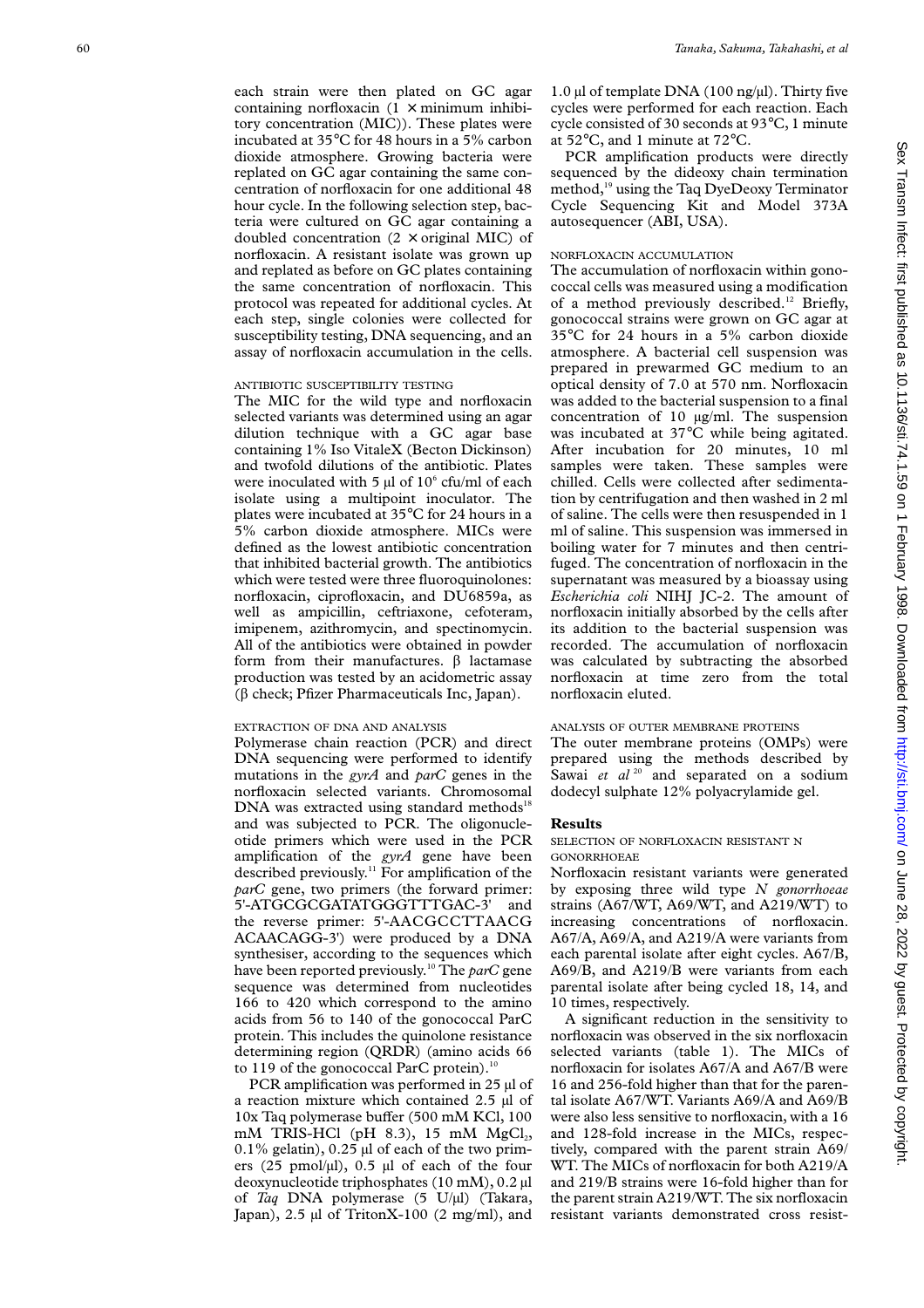*Table 1 Susceptibilities of wild type and variant Neisseria gonorrhoeae to various antibiotics*

| Strain  | MIC (ug/ml)                        |                   |                   |             |             |             |            |            |      |  |  |  |  |  |  |
|---------|------------------------------------|-------------------|-------------------|-------------|-------------|-------------|------------|------------|------|--|--|--|--|--|--|
|         | $NFLX^*$                           | <b>CPFX</b>       | DU6859a           | <b>ABPC</b> | <b>CTRX</b> | <b>CFTM</b> | <b>IPM</b> | <b>AZM</b> | SPCM |  |  |  |  |  |  |
| A67/WT  | $0.016$ (1 $\times$ ) <sup>+</sup> | $0.004(1\times)$  | $0.002(1\times)$  | 0.25        | 0.031       | 0.063       | 0.063      | 0.016      | 4.0  |  |  |  |  |  |  |
| A67/A   | 0.25(16x)                          | $0.063(16\times)$ | $0.004(2\times)$  | 0.25        | 0.031       | 0.125       | 0.125      | 0.016      | 4.0  |  |  |  |  |  |  |
| A67/B   | $4.0(256\times)$                   | $0.5(128\times)$  | $0.031(16\times)$ | 0.25        | 0.008       | 0.031       | 0.031      | 0.063      | 2.0  |  |  |  |  |  |  |
| A69/WT  | $0.004(1\times)$                   | $0.004(1\times)$  | $0.002(1\times)$  | 0.125       | 0.004       | 0.016       | 0.063      | 0.031      | 4.0  |  |  |  |  |  |  |
| A69/A   | $0.063(16\times)$                  | 0.016(4x)         | $0.002(1\times)$  | 0.25        | 0.002       | 0.031       | 0.125      | 0.016      | 4.0  |  |  |  |  |  |  |
| A69/B   | $0.5(128\times)$                   | 0.063(16x)        | 0.008(4x)         | 0.125       | 0.004       | 0.016       | 0.063      | 0.031      | 8.0  |  |  |  |  |  |  |
| A219/WT | $0.031(1\times)$                   | $0.008(1\times)$  | $0.002(1\times)$  | 0.25        | 0.004       | 0.016       | 0.125      | 0.031      | 8.0  |  |  |  |  |  |  |
| A219/A  | $0.5(16\times)$                    | $0.125(16\times)$ | $0.008(4\times)$  | 0.25        | 0.004       | 0.016       | 0.063      | 0.031      | 8.0  |  |  |  |  |  |  |
| A219/B  | $0.5(16\times)$                    | $0.125(16\times)$ | 0.008(4x)         | 0.125       | 0.004       | 0.016       | 0.063      | 0.016      | 4.0  |  |  |  |  |  |  |

\* NFLX = norfloxacin; CPFX = ciprofloxacin; ABPC = ampicillin; CTRX = ceftriaxone; CFTM = cefoteram; IPM = imipenem;

AZM = azithromycin; SPCM = spectinomycin; WT = wild type. † The numbers in parentheses indicate the fold changes in MIC for a variant and its parent.

ance to two other fluoroquinolones: ciprofloxacin and DU6859a. No significant differences in the MICs of ampicillin, ceftriaxone, cefoteram, imipenem, azithromycin, or spectinomycin were found between the six norfloxacin selected variants and their parental isolates. These results indicate that the norfloxacin selected variants were resistant only to fluoroquinolones.

## IDENTIFICATION OF *gyrA* AND *parC* GENE MUTATIONS

Mutations in the *gyrA* and *parC* genes are shown in table 2 The sequence analysis of the *gyrA* gene revealed no substitutions in the three wild type strains or the variant A69/A. An aspartic acid (GAC) to tyrosine (TAC) substitution at codon 95 in the variants A67/A and A67/B, and an aspartic acid (GAC) to asparagine (AAC) substitution at codon 95 in the variant A69/B were detected. A substitution of a serine (TCC) to tyrosine (TAC) at codon 91 was also found in the variants A219/A and A219/B.

Sequence analysis of the *parC* gene demonstrated a glutamic acid (GAG) to valine (GTG) substitution at codon 91 only in the A67/B strain. No mutations in the *parC* gene were identified in the wild type isolates or the other variants.

## NORFLOXACIN ACCUMULATION

Figure 1 illustrates the norfloxacin accumulation data. These experiments were performed at least in triplicate. A dramatic reduction in the accumulation level of norfloxacin was seen in the variants A69/A and A69/B in comparison with that in the parental A69/WT. The variants A67/A and A67/B also showed de-



*Figure 1 Norfloxacin (NFLX) accumulation (mean (SD)) in 20 minutes by gonococcal cells. These experiments were performed at least in triplicate. bd=below detection.*

creased norfloxacin accumulation compared with the parent isolate A67/WT, although the reduction in the accumulation level in the variant A67/A was slight. However, no significant differences in the accumulation levels between A219/WT and its variants A219/A and A219/B were found.

## ANALYSIS OF OUTER MEMBRANE PROTEINS

The OMP profiles of all of the norfloxacin resistant strains and their parental isolates were analysed. However, no differences were identified between the norfloxacin selected variants and their parental isolates (data not shown).

*Table 2 Mutations in the quinolone resistance determining region of the gyrA and parC genes in N gonorrhoeae. Nucleotides 265 to 291 of the gyrA gene coding for amino acids 89 to 97, and nucleotides 256 to 282 of the parC gene coding for amino acids 86 to 94 are shown. Dashes indicate sequence homology*

| Strain    | gyrA mutation |       |           |     |            |                |           |     | parC mutation    |           |     |     |     |     |           |     |     |           |
|-----------|---------------|-------|-----------|-----|------------|----------------|-----------|-----|------------------|-----------|-----|-----|-----|-----|-----------|-----|-----|-----------|
|           | 89<br>Gly     | Asp   | 91<br>Ser | Ala | Val        | $\mathit{Tyr}$ | 95<br>Asp | Thr | 97<br><b>Ile</b> | 86<br>Asp | Ser | Ser | Ala | Tyr | 91<br>Glu | Ala | Met | 94<br>Val |
| Wild type | GGC           | GAT   | TCC       | GCA | <b>GTT</b> | TAC            | GAC       | ACC | ATC              | GAC       | AGT | TCC | GCC | TAT | GAG       | GCG | ATG | GTG       |
| A67/A     | ---           |       |           |     |            |                | $-$       |     |                  |           |     |     |     |     |           |     |     |           |
|           |               |       |           |     |            |                | Tyr       |     |                  |           |     |     |     |     |           |     |     |           |
| A67/B     | ---           |       |           |     |            |                | $T-$      |     |                  |           |     |     |     |     | $-T$      |     |     |           |
|           |               |       |           |     |            |                | Tyr       |     |                  |           |     |     |     |     | Val       |     |     |           |
| A69/A     | $---$         |       | ---       |     |            |                |           |     |                  |           |     |     |     |     |           |     |     |           |
| A69/B     | ---           |       |           |     |            |                | A--       | --- |                  |           |     |     |     |     |           |     |     |           |
|           |               |       |           |     |            |                | Asn       |     |                  |           |     |     |     |     |           |     |     |           |
| A219/A, B | $---$         | $---$ | -A-       |     |            |                |           |     |                  |           |     |     |     |     |           |     |     |           |
|           |               |       | Tyr       |     |            |                |           |     |                  |           |     |     |     |     |           |     |     |           |